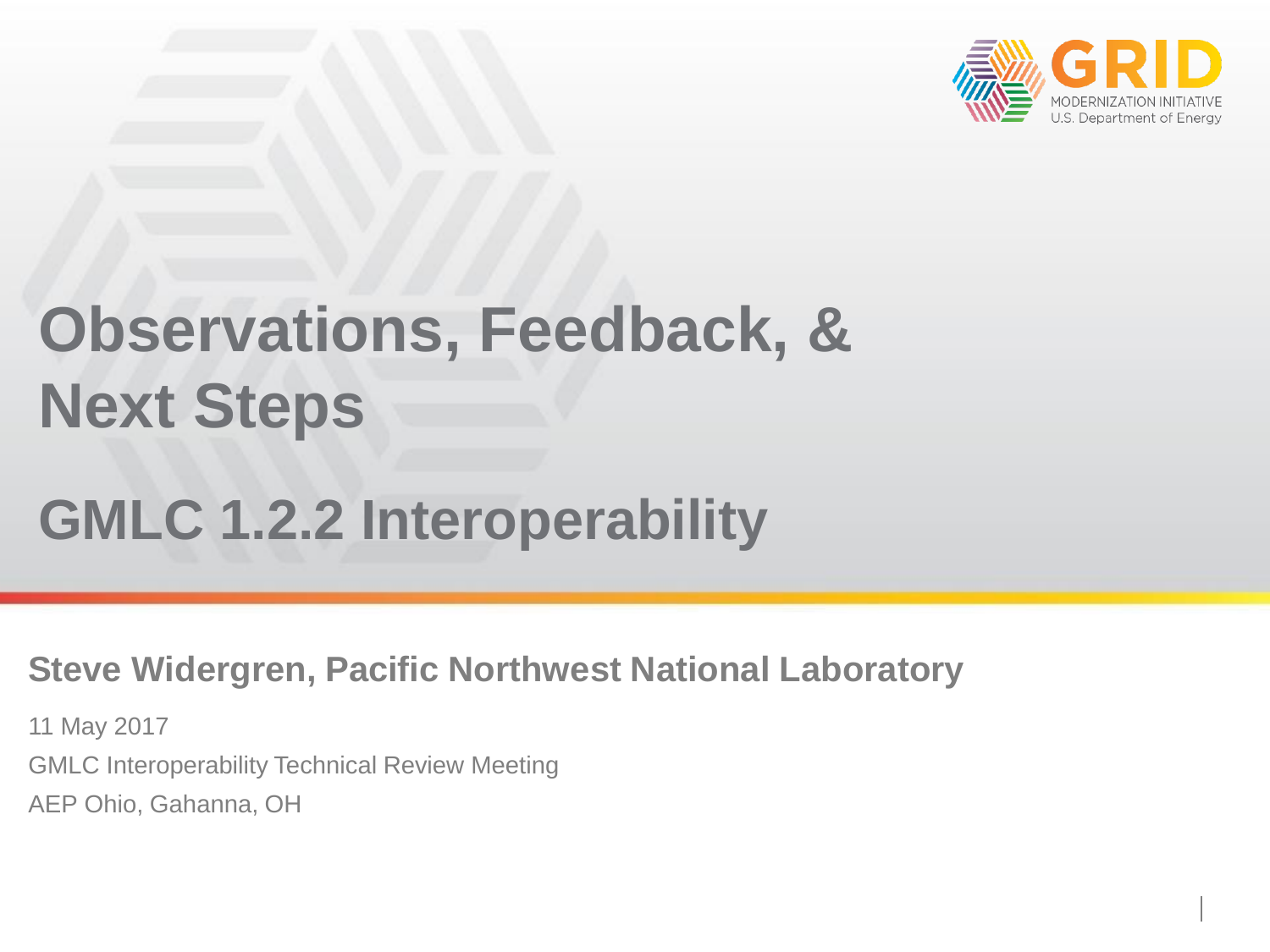

#### **Observations and Feedback**

- Interoperability strategic vision
	- How can the vision  $>$  measure  $>$  roadmap strategy be improved?
	- ◼ Concerning integration ecosystems and trial candidates other comments or suggestions?
	- How can we better engage participants in the work?
- ► Measuring Interoperability and the IMM
	- $\Box$  Is a maturity model a reasonable approach for measuring interoperability and articulating gaps/challenges?
	- ◼ How can the IMM approach be improved?
- Interoperability roadmap methodology
	- Does the roadmap methodology offer an effective process to engage stakeholders to advance interoperability?
	- How can it be improved?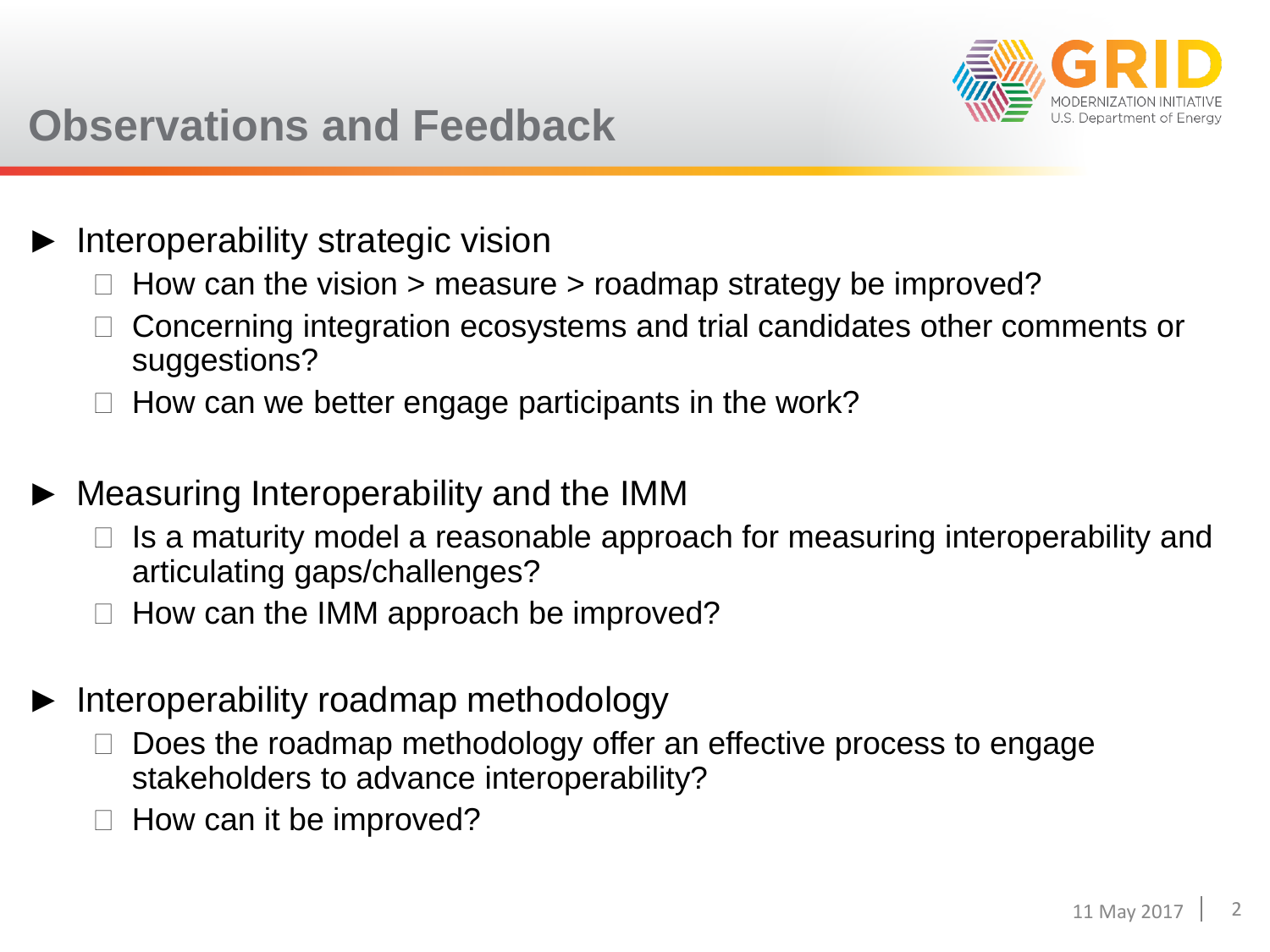#### **Next Steps**

- **June, July 2017:** socialize an interoperability strategic vision document with vision scenarios and interoperability goals/requirements *Impact – align stakeholder community on vision for integration*
	- Transactive Energy Systems Conference, Portland, OR, 13-15 June
	- SEPA Grid Evolution Summit, Washington, DC, 25-28 July
- **September 2017:** complete an interoperability roadmap methodology with an interoperability assessment tool and trial in a technology domain (e.g., electric vehicle or automated buildings domains) *Impact – demonstrate interop measurement and path forward*
- **March 2018:** complete draft of interoperability procurement tools with industry stakeholders participation *Impact – incentives for industry participation to advance interop*
- **March 2018:** identify where commonality across technology domains can reduce the uniqueness in the number of DER interface agreements (standards) by 50% NIST

*Impact – set course for standards convergence*



**Software Engineering Institute** 





















nart Electric **Power Alliance** 

**GRÍDWISE Architecture Council**